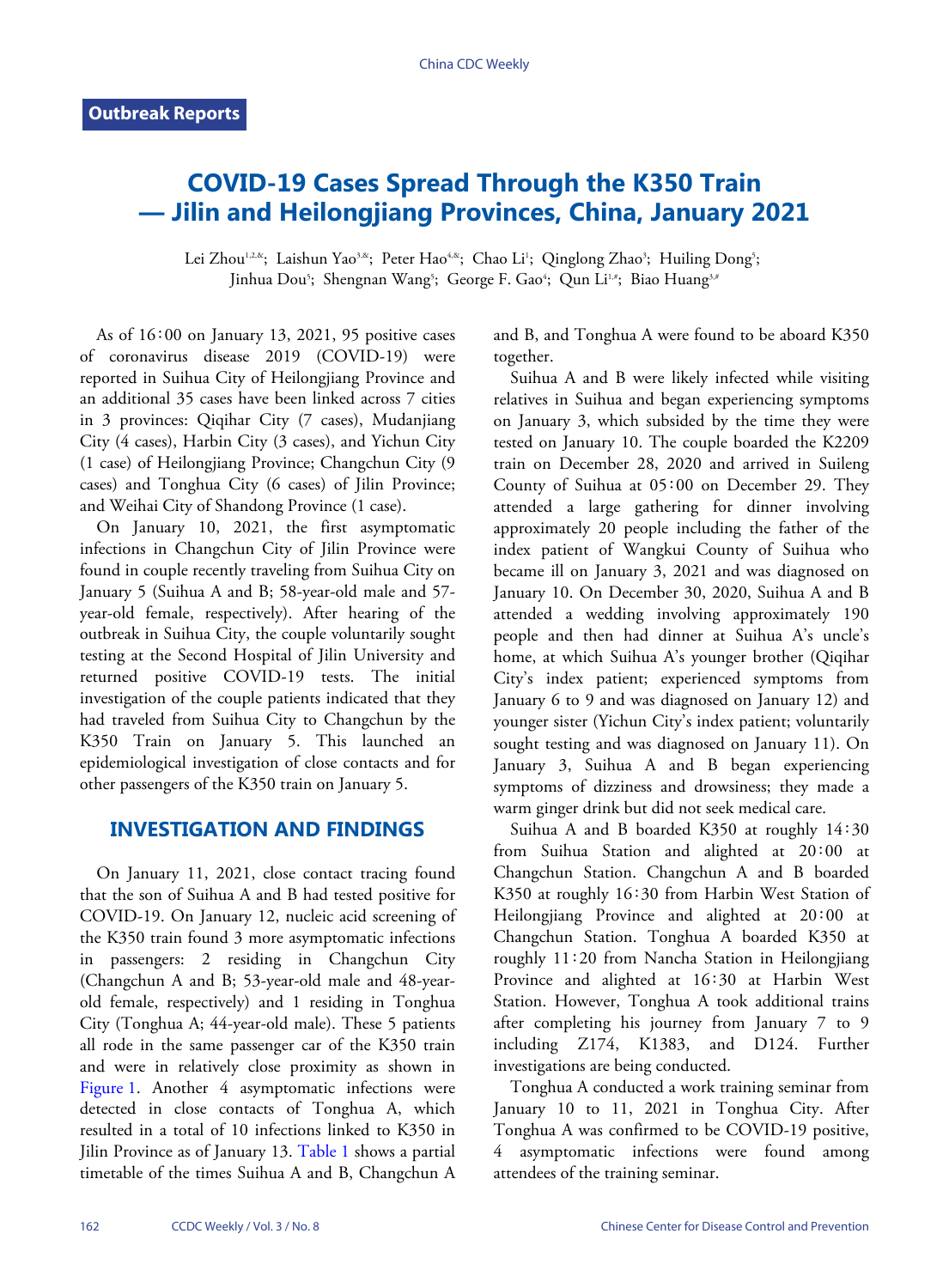### China CDC Weekly

<span id="page-1-0"></span>

FIGURE 1. A diagram of where the patients in this outbreak were seated in Car 11 of the K350 train that departs daily from Jiamusi Station at 09∶28 and arrives in Beijing at 13∶00 the next day.

K350 passes through 18 stations across 4 provinces (Heilongjiang, Jilin, Liaoning, and Hebei) and 2 municipalities (Tianjin and Beijing). The total journey time is approximately 27 hours and 32 minutes.

| <b>Station #</b> | <b>Station name</b> | <b>Arrival time</b> |       | Departure time Standby length (minutes) Tonghua A Suihua A&B Changchun A&B |  |  |
|------------------|---------------------|---------------------|-------|----------------------------------------------------------------------------|--|--|
|                  | Jiamusi             | 9:28                | 9:28  |                                                                            |  |  |
| $\overline{2}$   | Nancha              | 11:22               | 11:25 | 3                                                                          |  |  |
| 3                | Langxiang           | 12:04               | 12:06 | 2                                                                          |  |  |
| 4                | Tieli               | 13:09               | 13:11 | 2                                                                          |  |  |
| 5                | Suihua              | 14:33               | 14:41 | 8                                                                          |  |  |
| 6                | <b>Harbin West</b>  | 16:28               | 17:00 | 32                                                                         |  |  |
|                  | Shuangchengbao      | 17:33               | 17:36 | 3                                                                          |  |  |
| 8                | Dehui               | 18:44               | 18:46 | $\overline{c}$                                                             |  |  |
| 9                | Changchun           | 19:42               | 20:05 | 23                                                                         |  |  |
| 10               | Gongzhuling         | 20:43               | 20:45 | $\overline{2}$                                                             |  |  |

<span id="page-1-1"></span>TABLE 1. A diagram showing the overlap of patients found in this outbreak.

Note: Patients Suihua A and B (blue) were likely the source of COVID-19 and likely transmitted the infection to Tonghua A (red) and Changchun A and B (yellow).

## **DISCUSSION**

The linkage of cases in this outbreak of COVID-19 across several cities and provinces in northern China suggests that current measures must be diligently maintained and citizens must closely follow guidelines and promptly seek testing when they suspect they have symptoms. Though the K350 train is air conditioned, the cold winter conditions lead to worse ventilation and can lead to periods of extended exposure if a source of infection is close by.

As the Spring Festival (Lunar New Year) approaches, a period of extensive travel across China will commence as residents return home to their families, and existing prevention and control measures will be tested. A high potential of superspreading events and of outbreaks spanning entire regions exists, and to

prevent extended periods of lockdown like that most recently occurring in Hebei Province (*[1](#page-2-0)*), one of the strongest measures in the public health arsenal of nonpharmaceutical interventions, all stakeholders must buy in.

Current measures include the following: 1) passengers boarding from low-risk areas should provide negative nucleic acid test results within the most recent seven days; 2) medium to high-risk areas will have ticket purchases suspended, passengers will be prevented from boarding, and purchased tickets will be refunded online; 3) passengers will be given basic health precaution training including advocating strict mask wearing, proper hand hygiene, and supervision of these measures by train staff; and 4) railway operating companies will register passenger information, increase monitoring and enforcement of public health